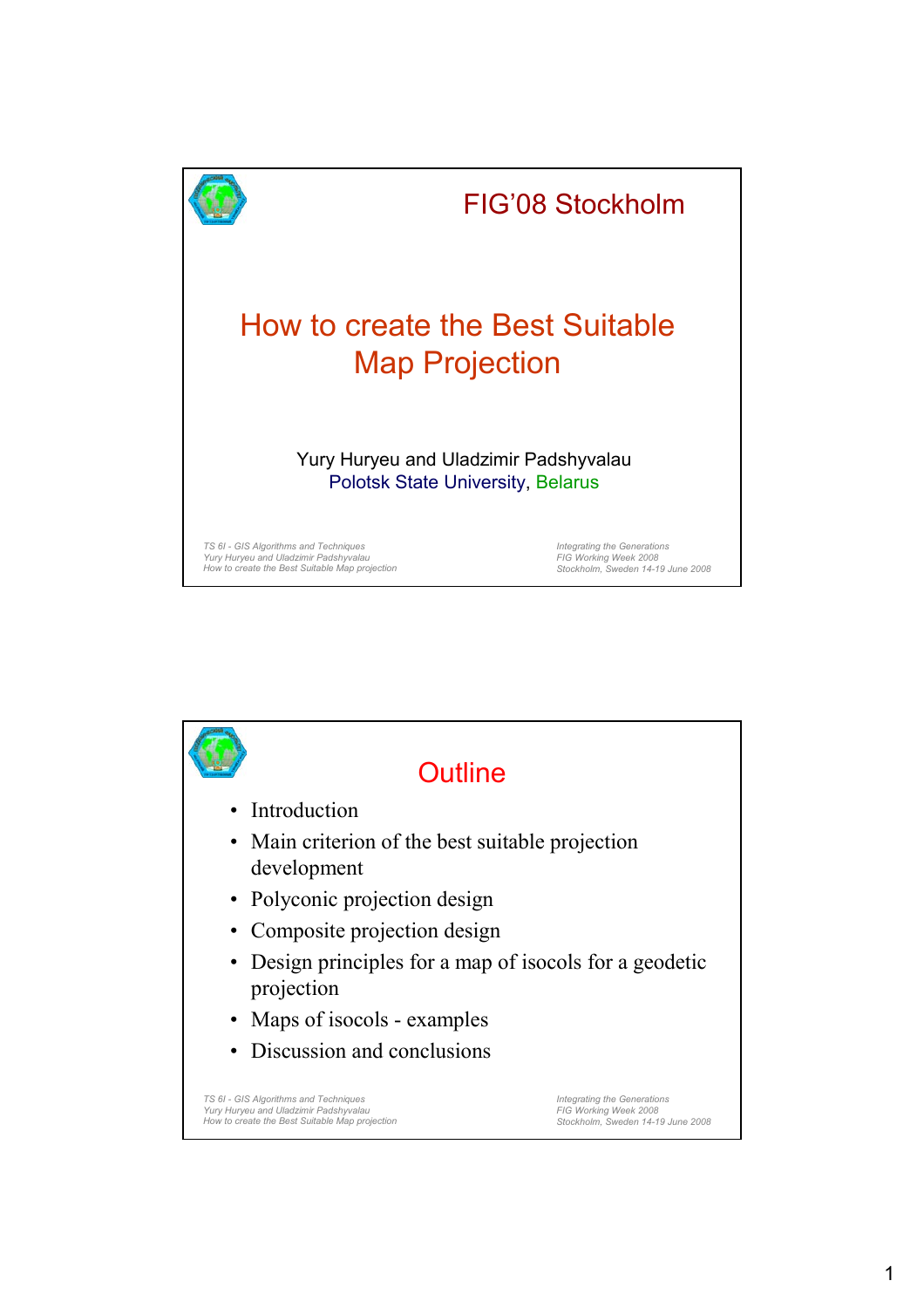

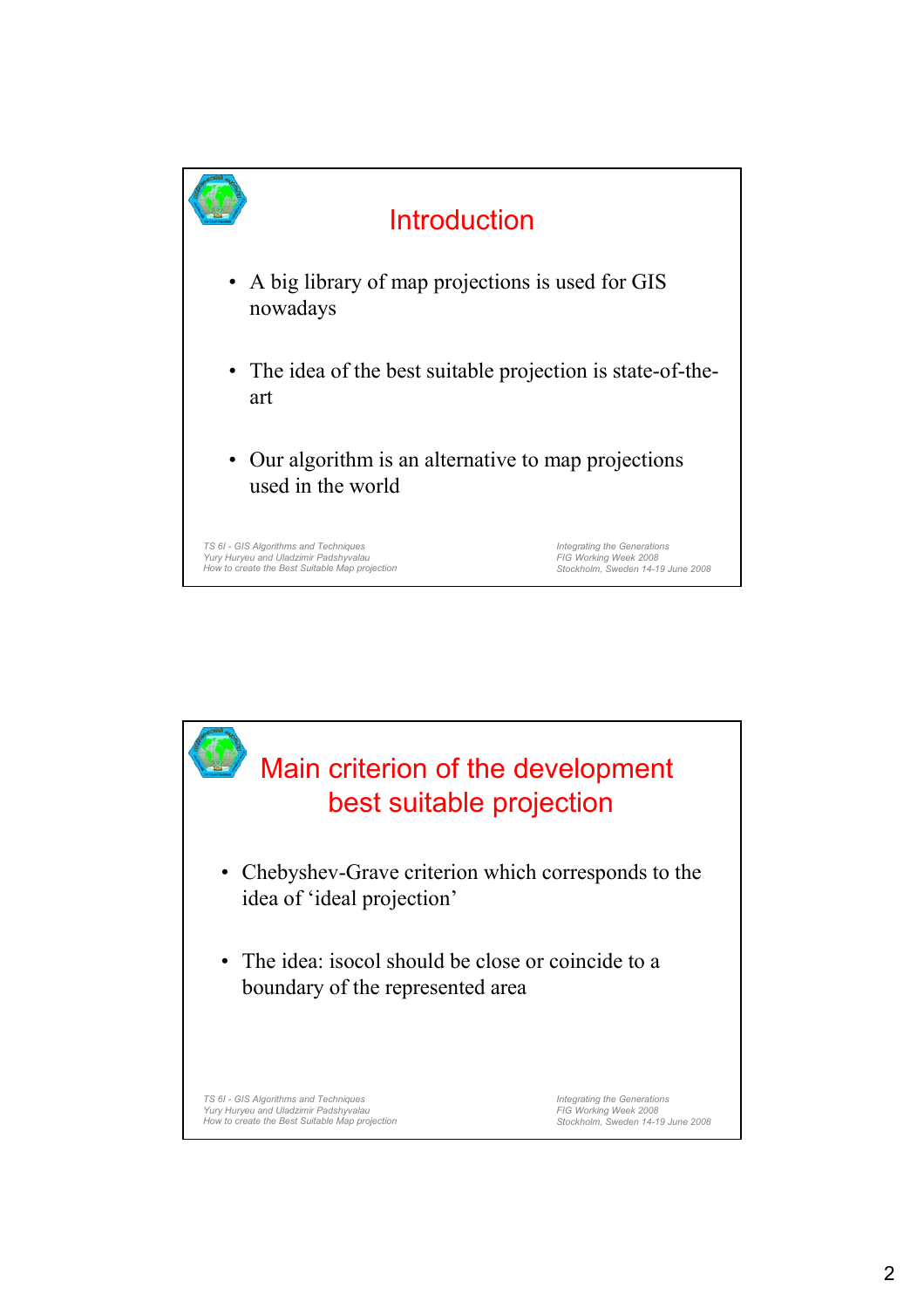

|                                                         |        | Composite projection design |                   |                                     |              |              |                       |
|---------------------------------------------------------|--------|-----------------------------|-------------------|-------------------------------------|--------------|--------------|-----------------------|
| Netherlands                                             |        |                             | $k_1 = k_2 = 0.5$ |                                     |              |              |                       |
|                                                         |        |                             | Point ID          | X.m                                 | Y.m          | $\mathbf{m}$ | $v^0$                 |
|                                                         |        |                             | N                 | 5925850.8700                        | 99666.0573   | 1,00020      | 1,1943645             |
|                                                         |        |                             | s                 | 5624613.5409                        | 50585.4382   | 1,00015      | 0.5602523             |
|                                                         |        |                             | W                 | 5696614.5401                        | -134590.8561 | 1.00015      | -1.5181876            |
|                                                         |        |                             | E                 | 5898688,4608                        | 128087,4679  | 1.00019      | 1.5236767             |
|                                                         |        |                             |                   | change coefficients k1 and k2 until |              |              | $m_{\rm s}=m_{\rm w}$ |
| Point ID                                                | B      | L                           |                   | change B0 until $m_N = m_S$         |              |              |                       |
| N                                                       | 53027' | 6049'                       |                   | change L0 until                     | $m_w = m_F$  |              |                       |
| S                                                       | 50045' | $6^{0}02$                   | Point ID          | X, m                                | Y.m          | m            | v. <sup>0</sup>       |
| W                                                       | 51023' | 3023'                       | Ν                 | 5925781.9152                        | 96341,6691   | 1,00017      | 1.1557204             |
|                                                         |        |                             | s                 | 5624578,6594                        | 47057.2383   | 1.00017      | 0.5214321             |
| E                                                       | 53012' | 7014'                       | W                 | 5696708,6470                        | -138072,8820 | 1,00017      | -1,5584496            |
| $B_0 = \frac{B_N + B_S}{2}$ $L_0 = \frac{L_W + L_E}{2}$ |        |                             | E                 | 5898601,1353                        | 124744,0922  | 1,00017      | 1,4853639             |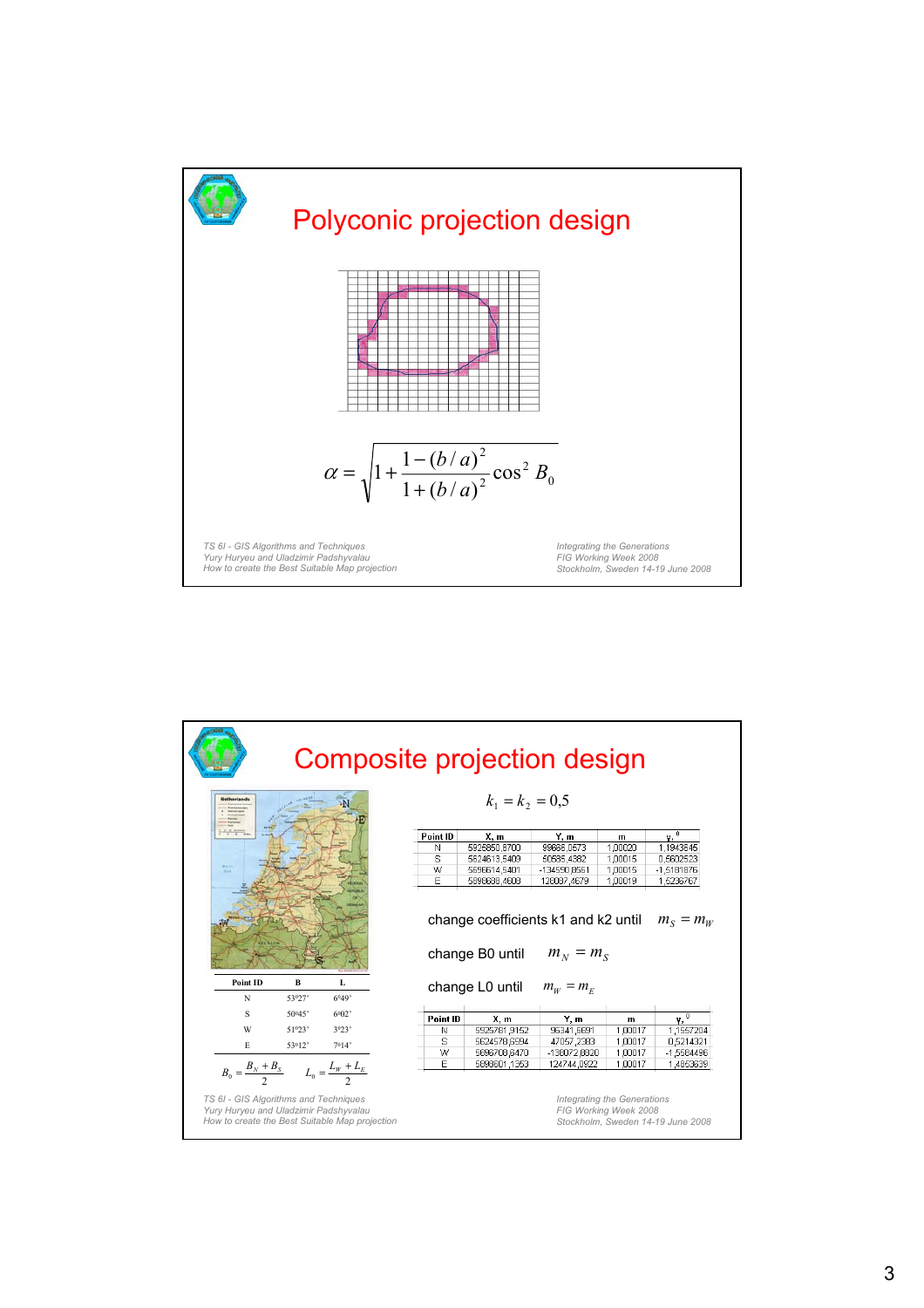

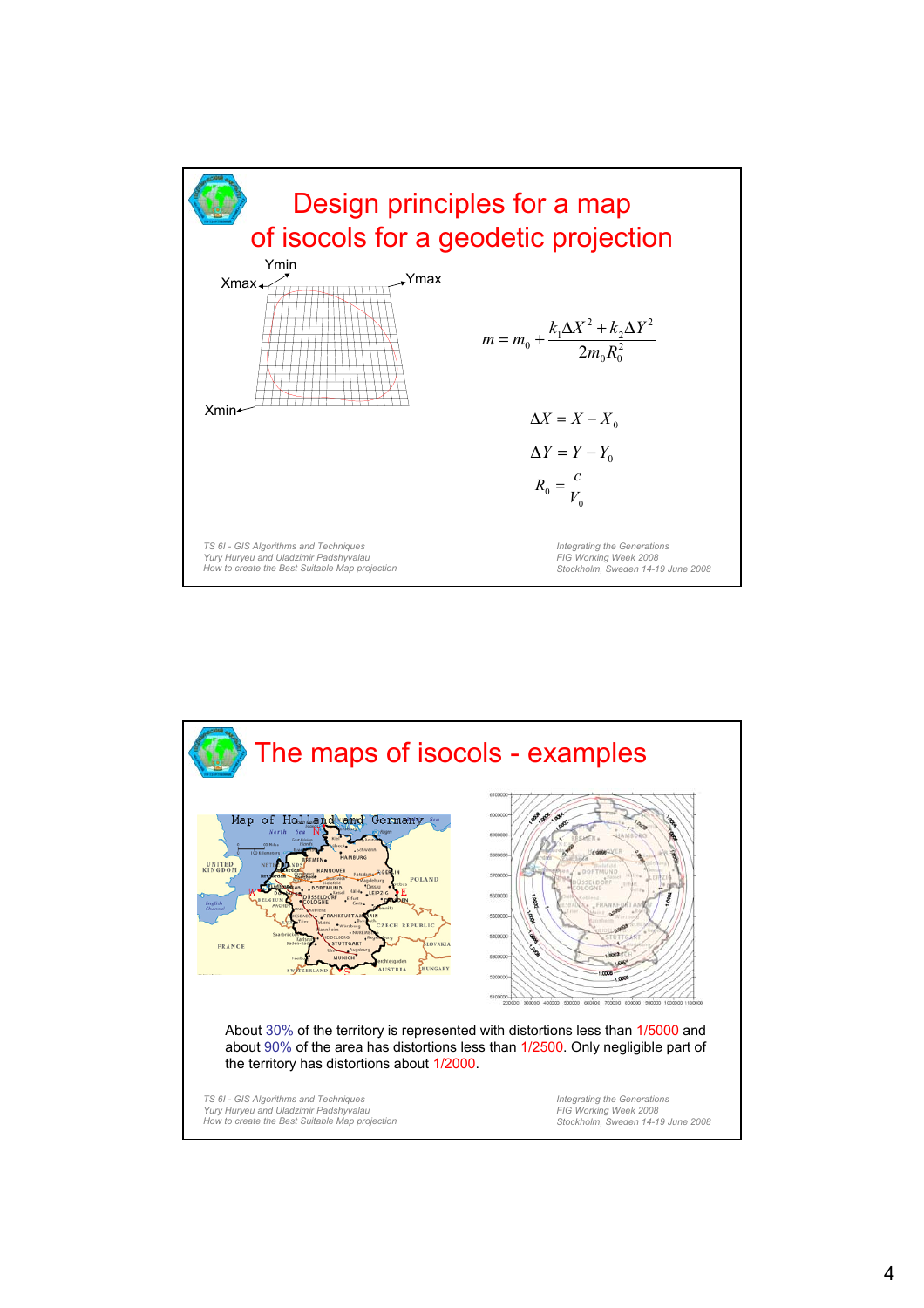